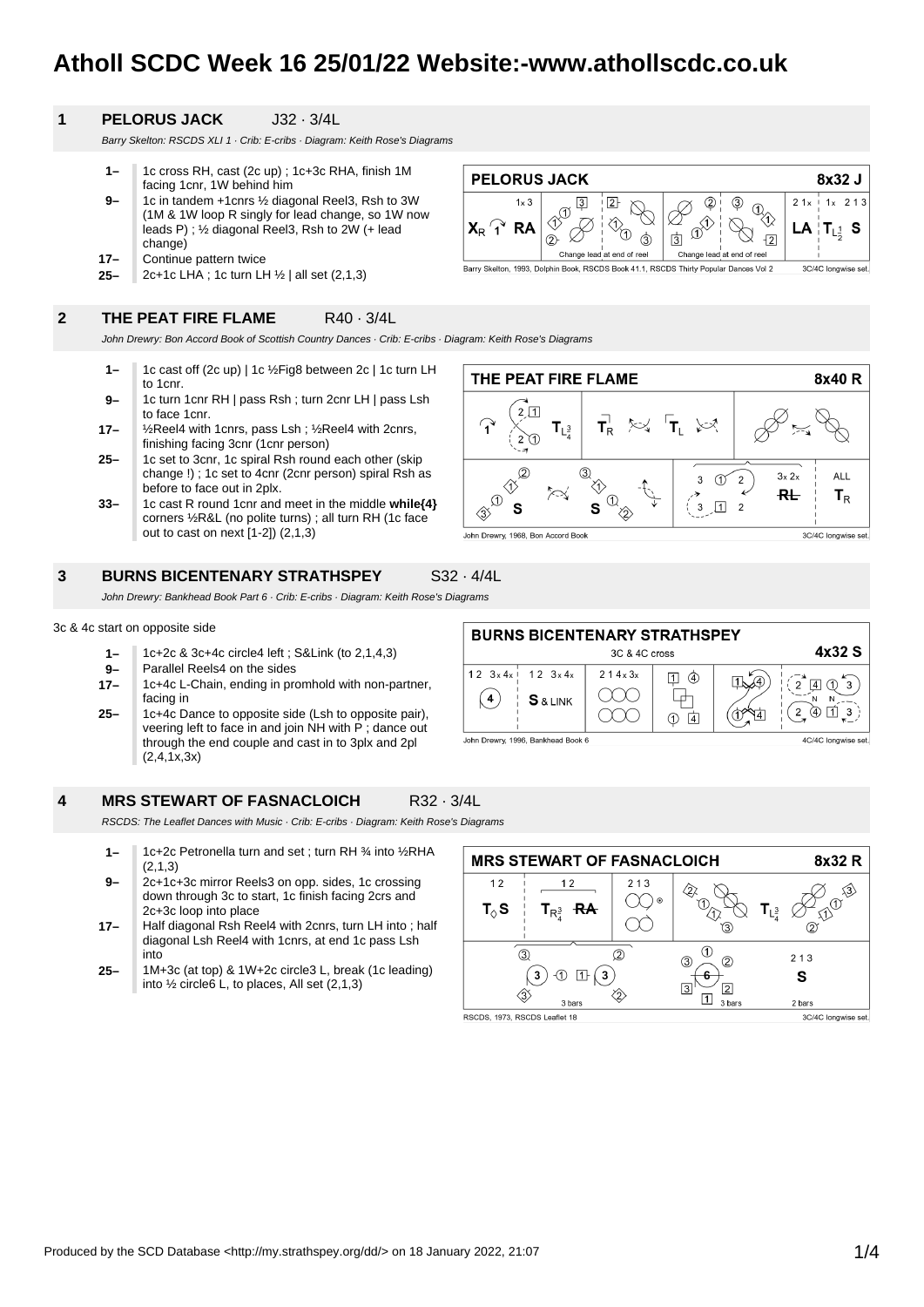### **5 SETON'S CEILIDH BAND** J64 · 4/4L

A Bruce Fordyce: The Bruce Fordyce Memorial Collection · Crib: E-cribs · Diagram: Keith Rose's Diagrams

- **9– 1–** 1c cross RH, cast (2c up) ; dance between 3c (3c up) , behind 4c (4c up) to (2,3,4,1x) 3c+4c+1c Reel3 on side (1c in, 4c out and down to
- **17–** begin) 1c repeat bars 1-8 from 4th position, dancing up the
- **25–** set (1,2,3,4) 1c+2c+3c Reels3 on side (1c in, 2c up and out to
- **33–** begin) 1c cross RH | cast (2c up) and give RH to P, LH to
- **41–** 1cnr ; BiL, 1c turn RH to 2cnr 1c+2cnrs BiL, 1c cast off behind 3c, lead up RH
- **49–** crossing over to 1pl own side facing down (2c down) 1c+2c ½ R&L, giving RH on the side to begin ; repeat
- with 3c
- **57–** Repeat with 4c ; all C turn RH 1½.



**6 PULLING BRACKEN** R32 · 3/4L

Anthony Bulteel: Scottish Dance Archives · Crib: E-cribs · Diagram: Keith Rose's Diagrams

- **1–** 1c in promhold with 2c reel3 across (Lsh to 2W), finish (2,1,3)
- **9–** G-Chain, 2c cross to start
- **17–** 1c cross RH | turn 1cnr LH ; turn 2cnr RH | turn P ½ LH to put 1M below 1W
- **25–** Teapots R ; and L (2c+1W & 1M+3c RHA ; 2c+1M & 1W+3c LHA) (2,1,3)

After 2nd time through the old 1c dances [1-8] with 4c to finish in 4pl.

#### **7 THE WATER OF LEITH** S32 · 4/4L



John Wilkinson: 90 - Twelve anniversary dances celebrating ninety years of RSCDS Edinburgh Branch 11 · Crib: MiniCribs · Diagram: Keith Rose's Diagrams

**25-32 21-24 17-20 9-16 1-8** 1s+3s set. 1L dances down, casts up round 2M into middle facing down as 1M dances across, casts round 2L into middle facing up **while** 3s dance same round 4s. 1s+3s change places RH with partner into line of 4 in middle (M face down, L face up) 1s+3s dance reel of 4 in middle 1s+2s also 3s+4s dance RH across 1M followed by 1L casts round 2L to 2nd place own sides as 3M followed by 3L casts round 4L to 4th place (2s+4s step up 23-24) 1s+4s (middle couples) dance Espagnole **25-26** 1s+4s cross (Ladies lead across RH passing



between Men) with Ladies changing places RH **27-28** 1s+4s cross back (Men lead across RH between Ladies) with Men changing places RH **29-32** 4s turn RH as 1s turn LH

#### **8 THE COCKET HAT** J40 · 3/4L

Ken Jones: RSCDS XLIV 5 · Crib: E-cribs · Diagram: Keith Rose's Diagrams

- **9– 1–** 1c set | cast (2c up) ; dance between 3c and cast up to (2,1,3) 2c+1W & 1M+3c ½ Reel3 across ; ½ Reels3 on
- **17–** opposite sides (Rsh to 2cnr pos.) to (3x,1x,2x) 3c+1M & 1W+2c RHA, and 1c faces 3cnr pos ; ½
- **25–** Reel4 on 1st diag., 1c pass Rsh to face 4cnr pos. ½ Reel4 on 2nd diag., 2c+1W & 1M+3c RHA (2,1,3)
- **33–** All circle 6 L on [36] cross R foot over and face cclw ; All chase back to (2,1,3)

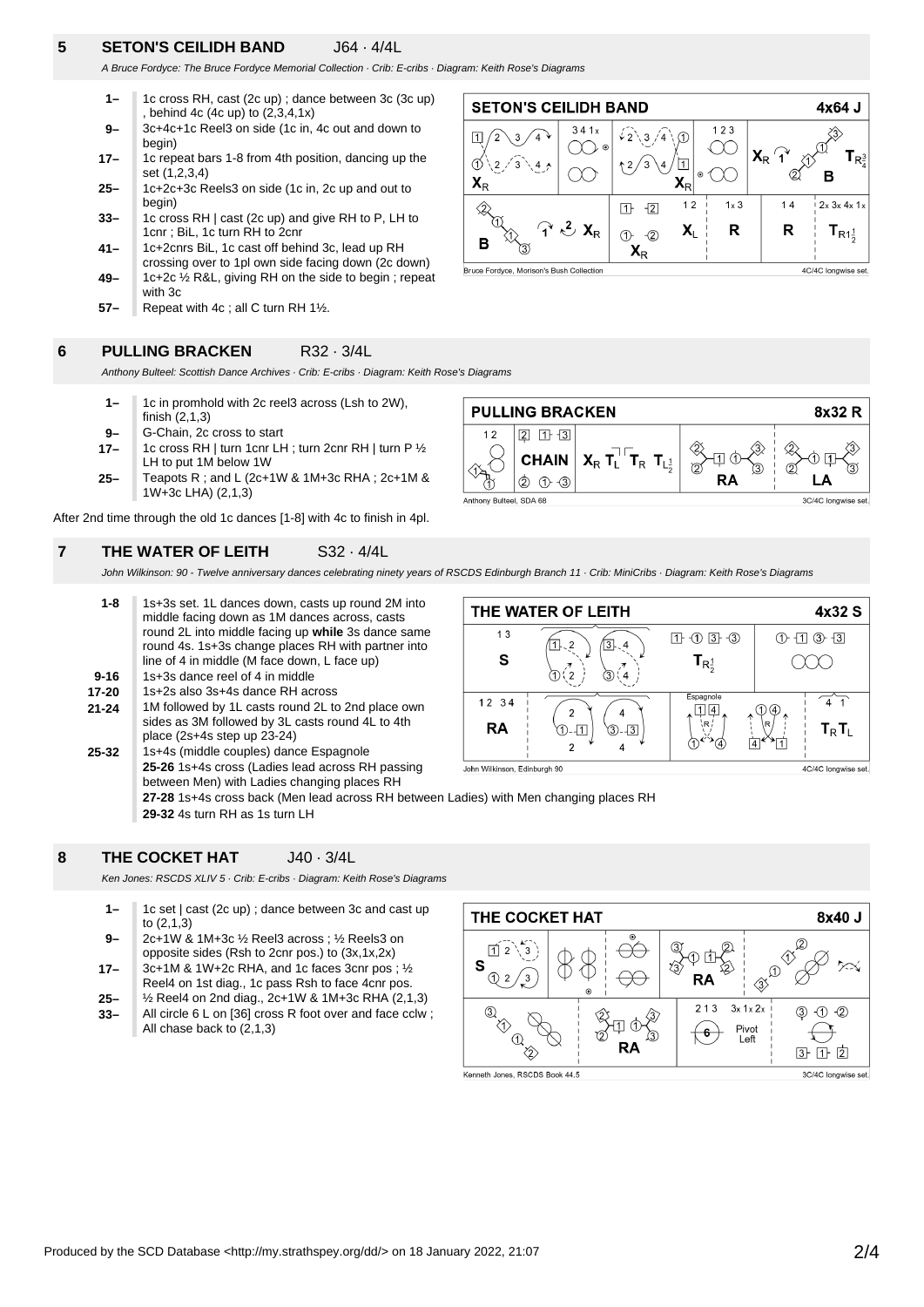### **9 THE FAMOUS GROUSE** J32 · 3/4L

Derek Haynes: Carnforth Collection of SC Dances 4 · Crib: MiniCribs · Diagram: Keith Rose's Diagrams

| $1 - 8$   | 1s cast 1 place, dance 1/2 Fig of 8 round 2s & turn LH                                                            |
|-----------|-------------------------------------------------------------------------------------------------------------------|
|           | to face 1st corners                                                                                               |
| $9 - 16$  | 1s turn 1st corners RH, pass RSh to 3rd corner & turn<br>LH, pass LSh to own 2nd corner (corners dance 4<br>bars) |
| $17 - 24$ | 1s repeat with 2nd & 4th corners & end passing LSh<br>to face 2nd corner (corners dance 4 bars)                   |
| 25-32     | 1s dance reels of 3 on opposite sides (RSh to 2nd                                                                 |

corners) & cross to 2nd place own sides

#### **10 THE PLANTATION REEL** R32 · 5/5L

**SUGAR CANDIE** S32 · 3/4L

using RH to assist P)

one (3c up) (2,3,1)

to face 4cnr

**BRAW SIR JOHN** R32 · 3/4L

RSCDS XXIX 8 · Crib: E-cribs · Diagram: Keith Rose's Diagrams

1c set and cast off one (2c up) ; 1c set and cast off

1c cross into Mirror Reel3 on own sides, at end 1c+3c speed up so 3c finish in 3pl as 1c dancing up turn RH

1c cross up into Mirror Reels3 (upside down) on opposite side (3c out and down) (2,3,1x)

Turn CPCP

(2,1,3)

RSCDS XXVI 9 · Crib: E-cribs · Diagram: Keith Rose's Diagrams

Tony Moretti: Pinewoods Collection Vol 2 · Crib: E-cribs · Diagram: Keith Rose's Diagrams

- **1–** 1c+3c cross RH | cast off (2c+4c up) ; lead down one, cast up one (2,1x,4,3x,5)
- **9–** 2c+1c &4c+3c, ½ R&L ; 1c+2c & 3c+4c Petronella twice to next position cclw in their square (2,1x,4,3x,5)
- **17–** 2c+1M & 1W+4c+3M & 3W+5c RHA to sidelines ; 2c+1W, 1M+4c+3W & 3M+5c LHA (to 2,1x,4,3x,5))
- **25–** 1c+3c cross RH | cast off one place (4c+5c up) ; all turn P RH (2,4,1,5,3)







**BRAW SIR JOHN** 8x32 R  $\infty$  $\widehat{\mathbf{r}}$  $\widehat{\mathbf{r}}$ S S  $T_R$  $X_{R}$ Œ 6 3C/4C longwise set.

> $\mathcal{C}$ DT

> > LΑ

RSCDS Book 29.8 1W (1M) Rsh Reels3{6} across with 2c (3c) | 1c cross



RH to own side (2,1,3)

**25–**

**17– 9– 1–**

**25– 17–**

**9–**

up

**1–**

**12**

**11**

Duncan Brown: RSCDS XLVI 12 · Crib: E-cribs · Diagram: Keith Rose's Diagrams

- **1–** 1c cross down RH (2c up) and cast R to between end cpl facing 4cnr ; ½ Lsh Reels3 across, 1c face 1cnr (pos)
- **9–** ½ Reel4 on 1diag, 1c pass Rsh and face 2cnr pos. ; ½ Reel4 on 2diag, 1c finish BtoB in middle facing opposite side (3, 1x\_mid, 2)
- **17–** DTr, 1c finish Rsh to Rsh facing opposite side



T

THE ZOOLOGIST





8x32 J ISnake Pass

ക്